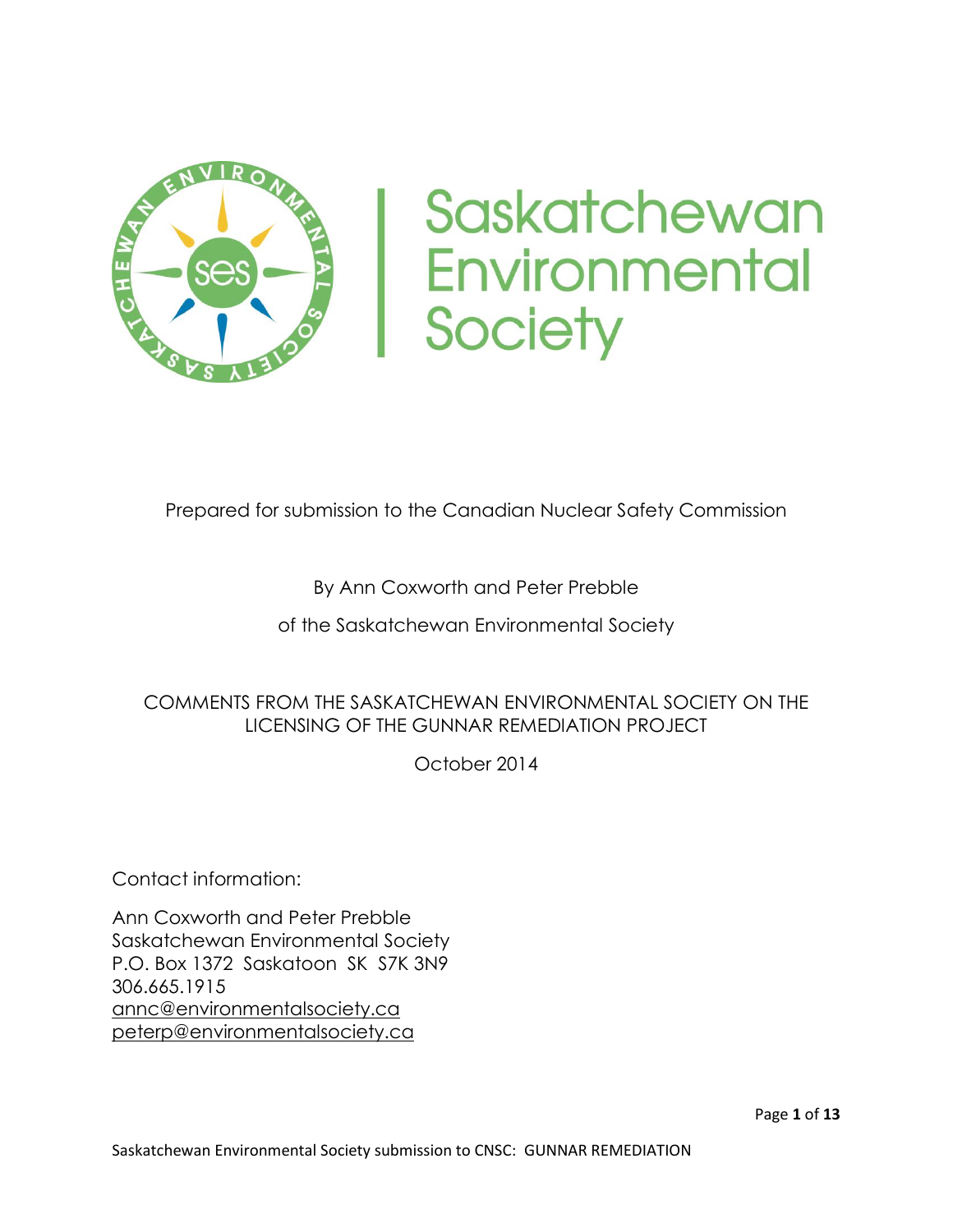## **Submission to CNSC from the Saskatchewan Environmental Society on Licensing of the Gunnar Remediation Project**

#### **Gunnar Licensing submission**

In commenting on the proposed licensing of continued work aimed at partial remediation of the Gunnar site, the Saskatchewan Environmental Society (SES) faces several difficulties.

We recognize that this is a legacy site that was abandoned at a time when environmental legislation was virtually non-existent. The resulting contamination of this region on the shore of a major northern lake is such that complete remediation will not be possible. Yet much can be done to reduce the risks. We support the five broad purposes for the Gunnar Remediation project that the Saskatchewan Research Council (SRC) spells out in section 1.3 of its September 2014 submission to CNSC.

The broad goal of this remediation project is basically to improve the situation on the site, but with some real uncertainty about what the standard of completeness of the remediation work will be. An infinite amount of money could theoretically be spent without totally removing the ecological and human health risks. The degree of improvement of the site will be largely dependent on the funding available. The original budget is already seriously overspent. Future expenditure relies on a statement of provincial liability that could be amended by any future government. Apparently and strangely the federal government has denied any further responsibility beyond their originally committed contribution.

The Environmental Impact Assessment, already approved by the Government of Saskatchewan, leaves so many questions unanswered that the Licensing process is being launched before background studies are complete and before most decisions on remediation activities can be made. It appears that the real licensing decisions will be made later by an individual CNSC representative without provision for public review.

Much worthwhile work has been done by SRC to analyze the state of contamination and the risks associated with the Gunnar site, and to identify remediation options and their likely effects. However, at this point, we are basically being asked to comment on SRC's proposal to continue studies and to hire a consultant. In that context, we submit the following observations.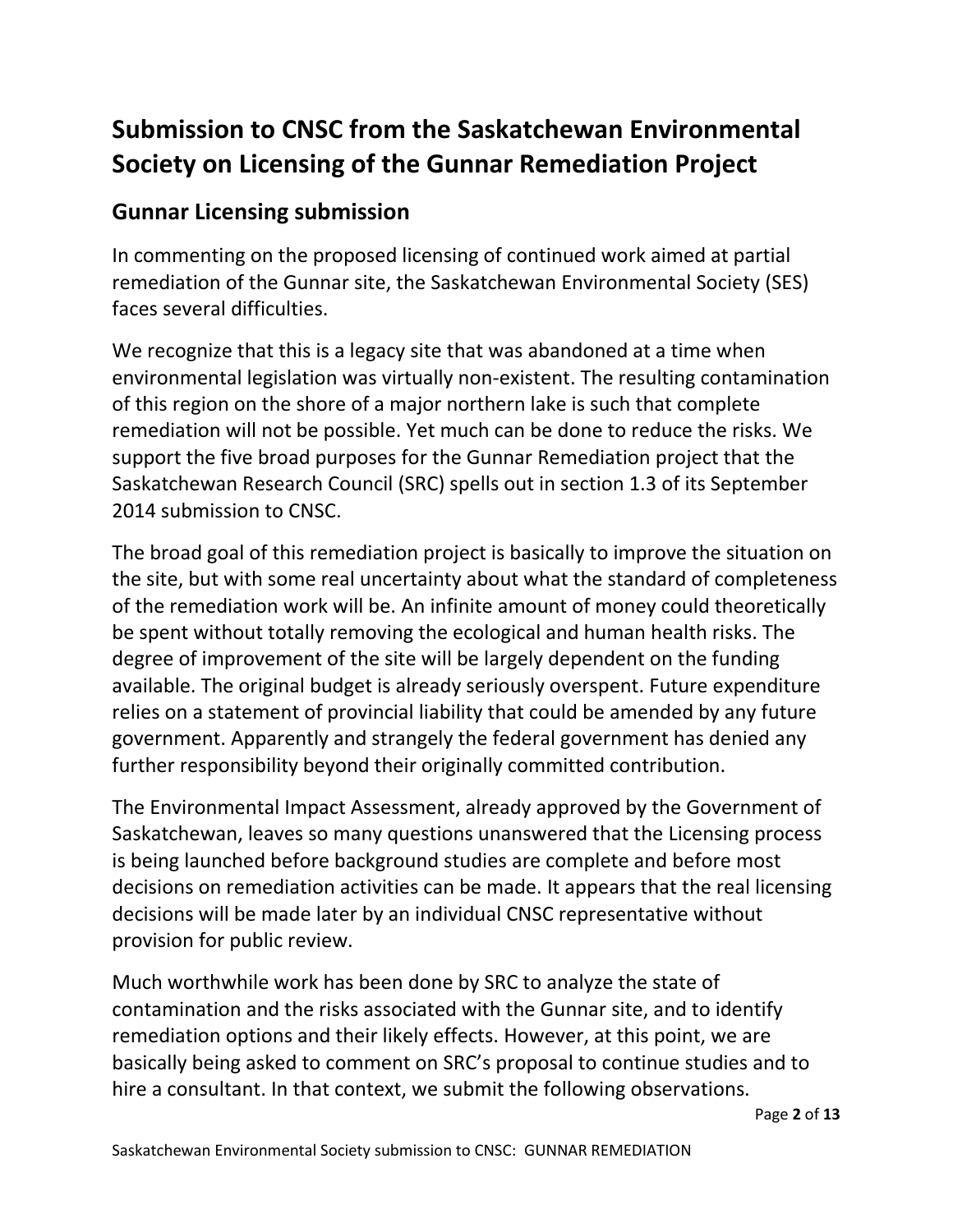## **1. LACK OF PROVISION IN DRAFT LICENCE CONDITIONS HANDBOOK FOR PUBLIC REVIEW OF KEY FUTURE REMEDIATION DECISIONS**

Because of the many unknown factors concerning the site and the need for many further studies prior to decisions on selection of remediation options, the proposed licence sensibly allows for a series of major future decisions to be made as research progresses. Throughout the approval process for this remediation project, from environmental assessment to licensing to permitting to transfer to Institutional Control, issues are being referred forward to the next stage without resolution. Saskatchewan's Environment Minister, in announcing provincial approval for the Environmental Assessment, noted, "I am confident that potential treatment plans that have not yet been identified in the decision tree…that may become apparent…can be further developed… during the licensing and permitting phase." This confidence allows him to conclude that "the benefit of the development will be enhanced and the negative impacts of the project can be minimized to the extent possible". The licensing stage is where it is assumed that these unknowns would be resolved.

However, given the nature of this project, the current licence does not, and cannot, address specific issues about remediation plans. According to the current licence proposal, decisions allowing SRC to proceed with specific Phase 2 activities will be made from time to time by a designated CNSC individual. Thus, there is no provision for public review before actual decisions are made about SRC's proposed remediation plan.

The current licence, from the perspective of the public, is therefore, inevitably, rather a pig in a poke. We are being invited to comment on a process that will allow major, future remediation activities to take place without an opportunity to examine them. Although we have confidence in the ability of the Saskatchewan Research Council to successfully undertake complex remediation tasks, the process that is being used here to request a long term licence is not acceptable, and sets an undesirable precedent.

We suggest that a simple solution would be to build into the licence a requirement for a public review process once SRC has identified its preferred remediation plans within the decision tree approach. This would allow for much more responsible public involvement in the remediation of this legacy site. Logically, this public review would take place at the end of Phase 1 of the licence,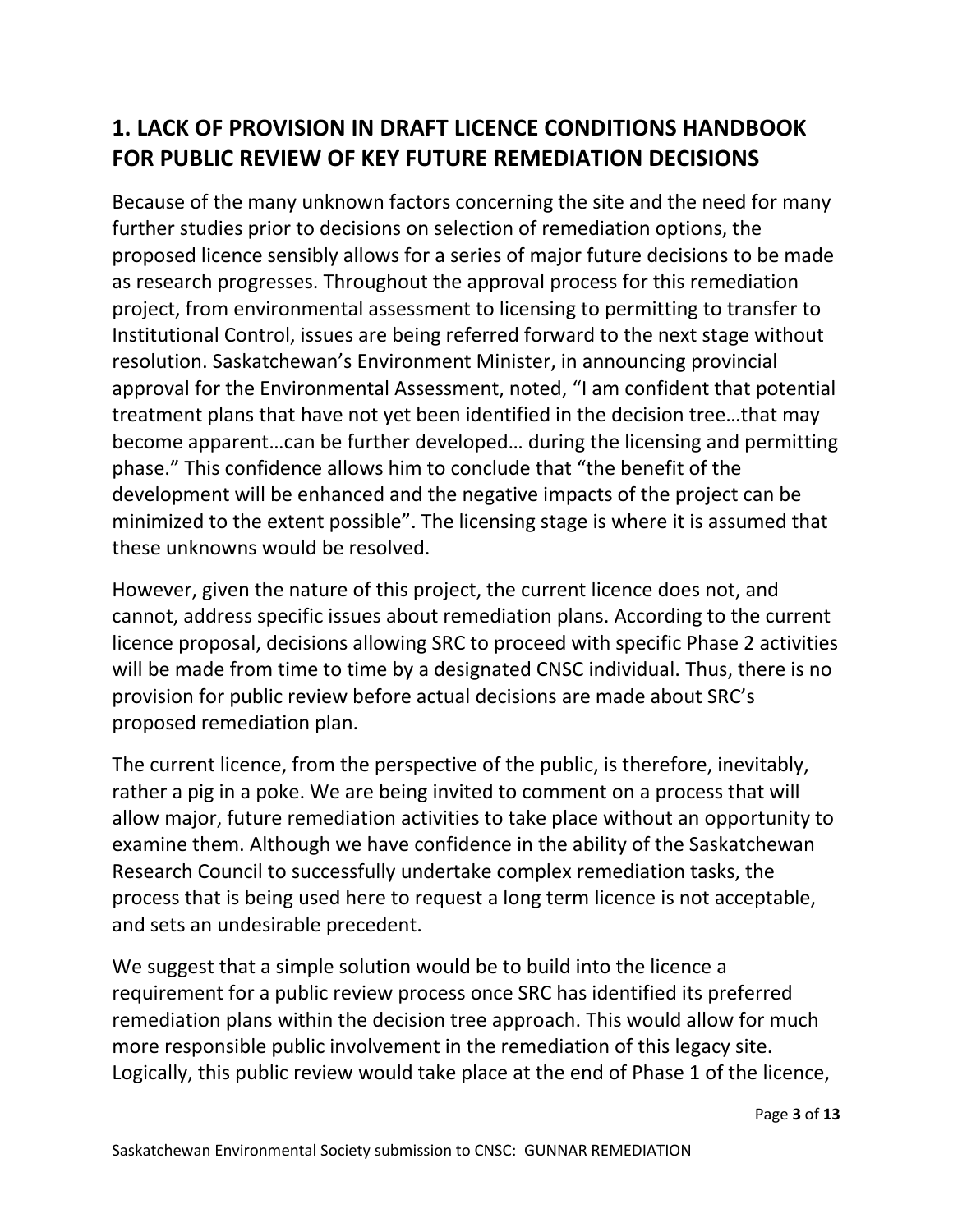as described in the draft Gunnar Legacy Uranium Mine Site Licence Conditions Handbook, and before phase 2 gets underway.

The timeline laid out in the EIS suggests that a more detailed remediation plan will be ready by 2016. (Please refer to 'Anticipated Schedule for Gunnar Site Remediation in 2014-2021' in the September 2014 SRC Submission to CNSC). That seems a natural time to schedule a public review of the remediation plan.

Another option would be for CNSC to issue SRC a two or three year licence, and delay the issuance of a longer term licence until such time as SRC is ready to present its more detailed remediation plan for the Gunnar site to CNSC and to the public.

## **2. BUDGETING AND PAYING THE BILLS**

The financial history of this project is disturbing. Clearly, choices of remediation approaches have to depend on funding available. The 2006 cost-sharing agreement between the Government of Saskatchewan and the Government of Canada, based on a total budget of \$24.6 million, made no provision for coverage of any cost over-runs. Saskatchewan has already spent \$37 million on a project for which its share was defined as \$12.3 million – all before any actual remediation of waste rock, uranium mill tailings or the Gunnar open pit has taken place.

In our comments on the Environmental Assessment report we pointed to the need to address the future funding uncertainty. We suggested that a statement of commitment should be provided by the federal government to cover all the unbudgeted remediation costs related to tailings and waste reclamation that exceed the Memorandum of Agreement budgeted amount, in order to ensure that the tailings and waste reclamation work is successfully completed. Clearly, the current provision in the Memorandum of Agreement between the Government of Saskatchewan and the Government of Canada that there be "no cost overruns" from the original budget is unrealistic, given the complexity of the task ahead. The response from both levels of government was that this issue is outside the scope of the Environmental Assessment. So perhaps it belongs at the licensing level.

On page 33 of the CNSC staff report (e-Doc 4440021) it is stated that "current plans for the Gunnar site will be a \$208.5 million liability on the Provincial ledger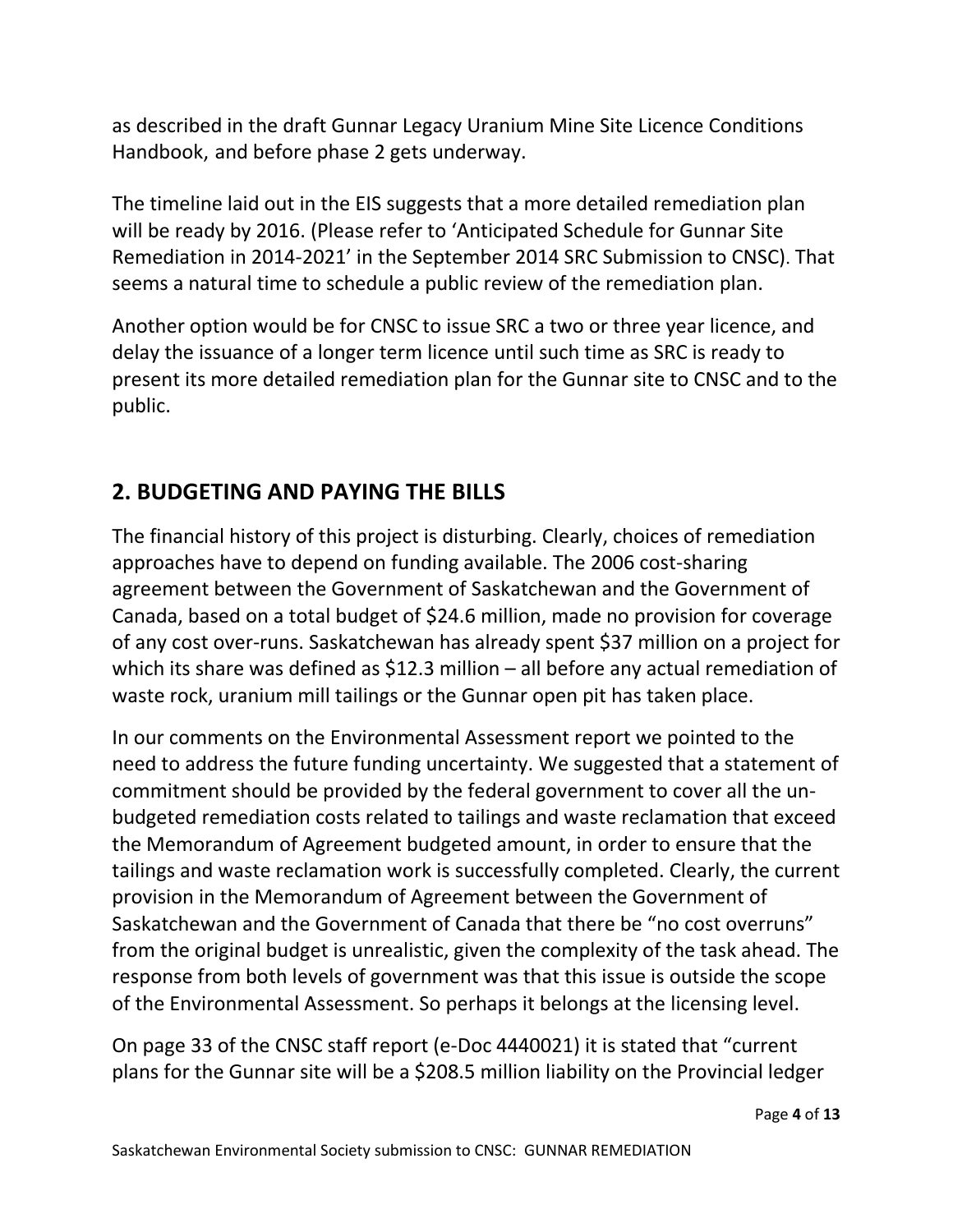which will include money for future monitoring and maintenance as part of the Institutional Control Program…Since this project has been officially accepted as a liability of a Provincial Government, and funds have been set aside by the Saskatchewan Provincial Treasury to safely manage this site during and after the anticipated remediation activities, CNSC staff recommend that no further financial assurance be required under this licence."

This surprising statement begs answers to two questions.

First, what is the rationale for placing responsibility for this entire, huge cost overrun on the taxpayers of Saskatchewan?

Secondly, how was this figure of \$208.5 million arrived at? It suggests that somewhere there is a budget calculation for a series of as yet unknown remediation activities, as well as for long-term monitoring and maintenance of a site with many unknown future characteristics. Does this number imply a limit to what remediation and long-term care activities may be carried out, or does it mean that if the costs go beyond this, Saskatchewan will assume an even larger liability?

We suggest that it is inappropriate for the federal government to refuse all responsibility for these extended costs, and we recommend that CNSC ask that a statement of commitment should be provided by the government of Canada to cover remediation costs associated with tailings and waste reclamation that exceed the originally budgeted amount.

To back up the case for the Government of Canada to be asked to make such a commitment, it should be remembered that it was the federal government that set the stage for the development of the Gunnar site by negotiating a uranium supply agreement with the United States Atomic Energy Commission (USAEC). Moreover, it was the Government of Canada that arranged for the transfer of uranium produced at the Gunnar mine to be sent to the USAEC for atomic weapons production, via the federal crown corporation Eldorado Nuclear. The Government of Canada therefore has a clear obligation to address the environmental pollution legacy it helped leave behind at Lake Athabasca in a much more substantial way that it currently plans to do. (For further details of the Government of Canada's agreements with the owners of the Gunnar site and with the United States Atomic Energy Commission refer to *Eldorado: Canada's*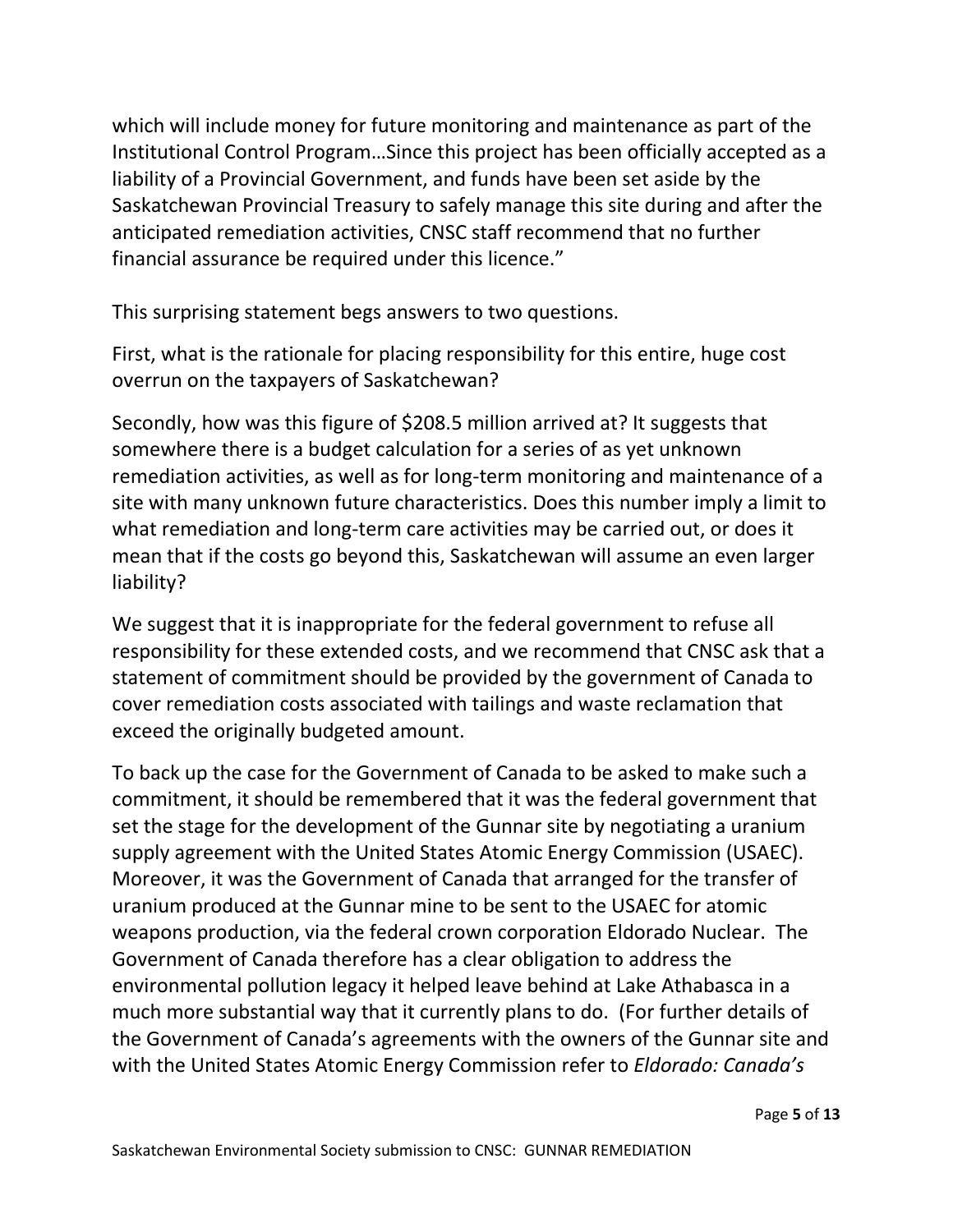*National Uranium Company* by Robert Boswell, Chapter 9, pages 326-8 and pages 329-33.)

#### **3. PROVINCIAL COMMITMENT TO INSTITUTIONAL CONTROL**

In the SRC submission for licence, it is claimed (page 22) that "the Province has also committed to entering this site into their Institutional Control program". Indeed, throughout the environmental assessment and licensing documents, and in response to issues raised by interveners, it is suggested by CNSC and the proponent that various long-term management issues will be the responsibility of the IC program and are outside the mandate of the present approval processes.

Our understanding is that there is as yet no commitment by the Province of Saskatchewan to accept this site into the IC program. Presumably it will depend on the state of the site when remediation is deemed to have been completed, the perceived maintenance requirements, and the capacity of the Province to take on this responsibility.

We recommend that CNSC recognize the possibility that it may be several decades before the site is in a condition acceptable to the IC program, if ever, and there should be provision for federal responsibility for continuing site management for an indefinite duration, should that be necessary.

## **4. PREVENTING ACCESS TO HAZARDOUS AREAS**

It seems to be broadly accepted that after basic remediation work has been done, human exposure to contaminants, whether directly or by consuming contaminated local foods, can be satisfactorily limited by the use of signage and fencing. This approach is used to justify a remediation approach that still leaves a level of potential harm to local area residents and visitors who may ignore or not notice warnings. We have not seen any description of the nature of the fencing that will keep people away from hazardous areas after remediation work is complete. Will it create an actual physical barrier to access, or be simply a wire fence? Over how long a time period is it assumed that signage and fencing will be actively repaired and replaced?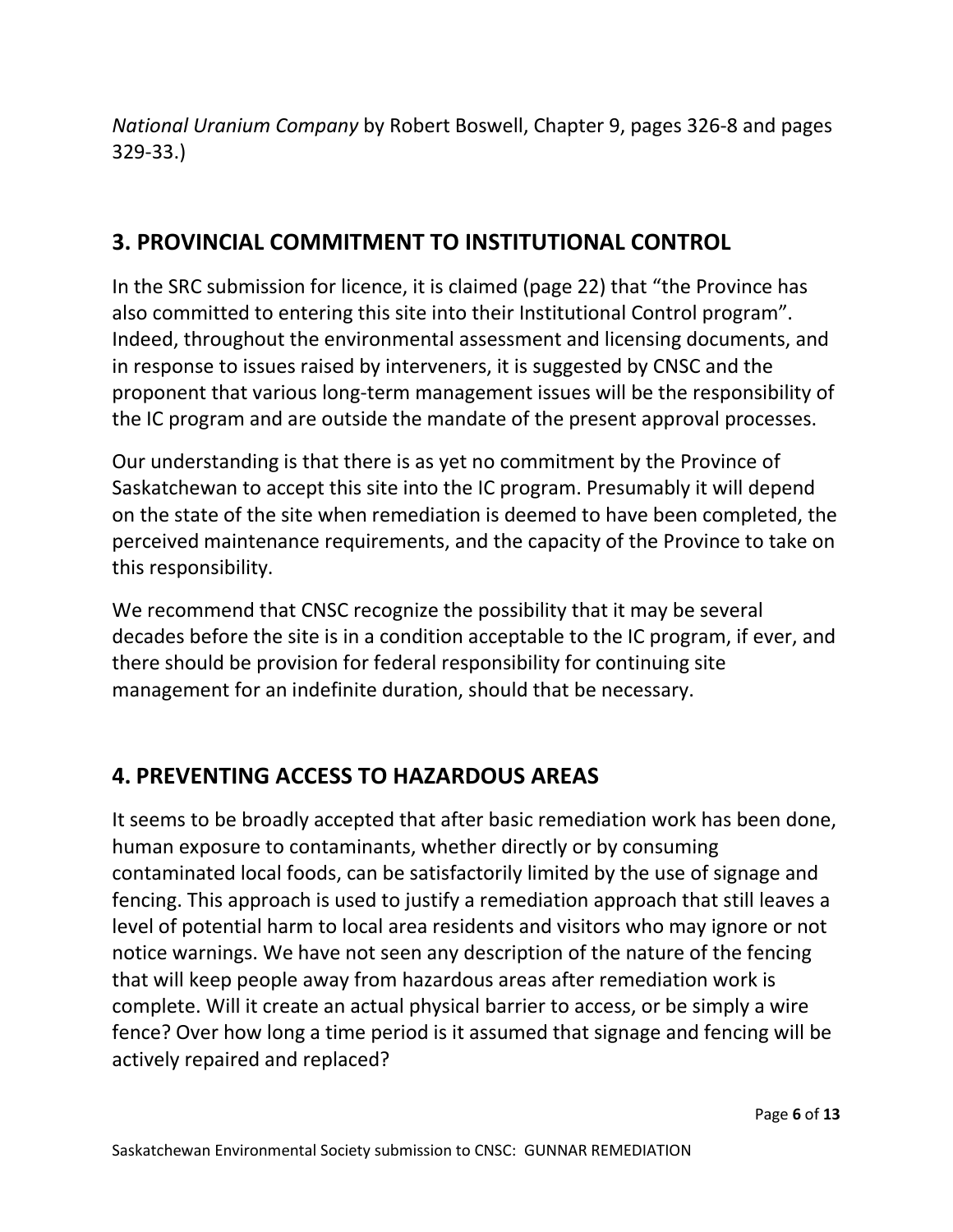#### **5. ACCEPTABLE GAMMA DOSE**

We need to draw attention to the apparent mis-reading by provincial and federal agencies of an SES comment on the Environmental Assessment report. In Table A2 of the CNSC staff submission to the current hearings (p.237/306), responses to SES comments are listed.

One comment from SES actually stated as follows:

"In Vol. 1 of the EIS, Executive Summary p. iv, it is stated that only areas with gamma dose greater than 1 microsievert/hr above background will be remediated, and that this is consistent with the CNSC and Sask. Environment allowable cumulative dose threshold of 1 mSV/yr. But 1 microSv/hr. = 8,760 microSv./yr. = 8.76 mSv/yr., well above the standard limit. Perhaps the assumption is that no one would be on the site for more than 42 days a year (which would give them a cumulative dose of 1mSv), but we cannot assume that this will be the case for the indefinite future. Especially as climate change tends to drive habitation northwards, year-round occupation of the area is a distinct possibility. We therefore suggest that a lower hourly gamma dose rate guideline be used, and as a result that the range of remediation activity be extended over a larger area."

In Table A2 of the CNSC submission it is suggested that SES claimed that the cumulative annual exposure from 1 microSv/hr would be 8,760 mSv/yr. *No, this is not what we said.* We had clearly indicated that the figure was 8,760 microSv or 8.76 mSv. This figure is nearly 9 times higher than the recommended exposure limit. The proposed remediation approach would leave un-treated areas with this potential level of exposure for any people who spend much of the year there. Prevention of residence in the site area is one of those responsibilities that is passed forward to future provincial control, although it is unclear how this can be assured over the long time-frame necessary.

Our recommendation is still that remediation work should be carried out over a larger area, so that areas with lower hourly exposure rates would also be dealt with. The licence that is granted should address the need for this to be done.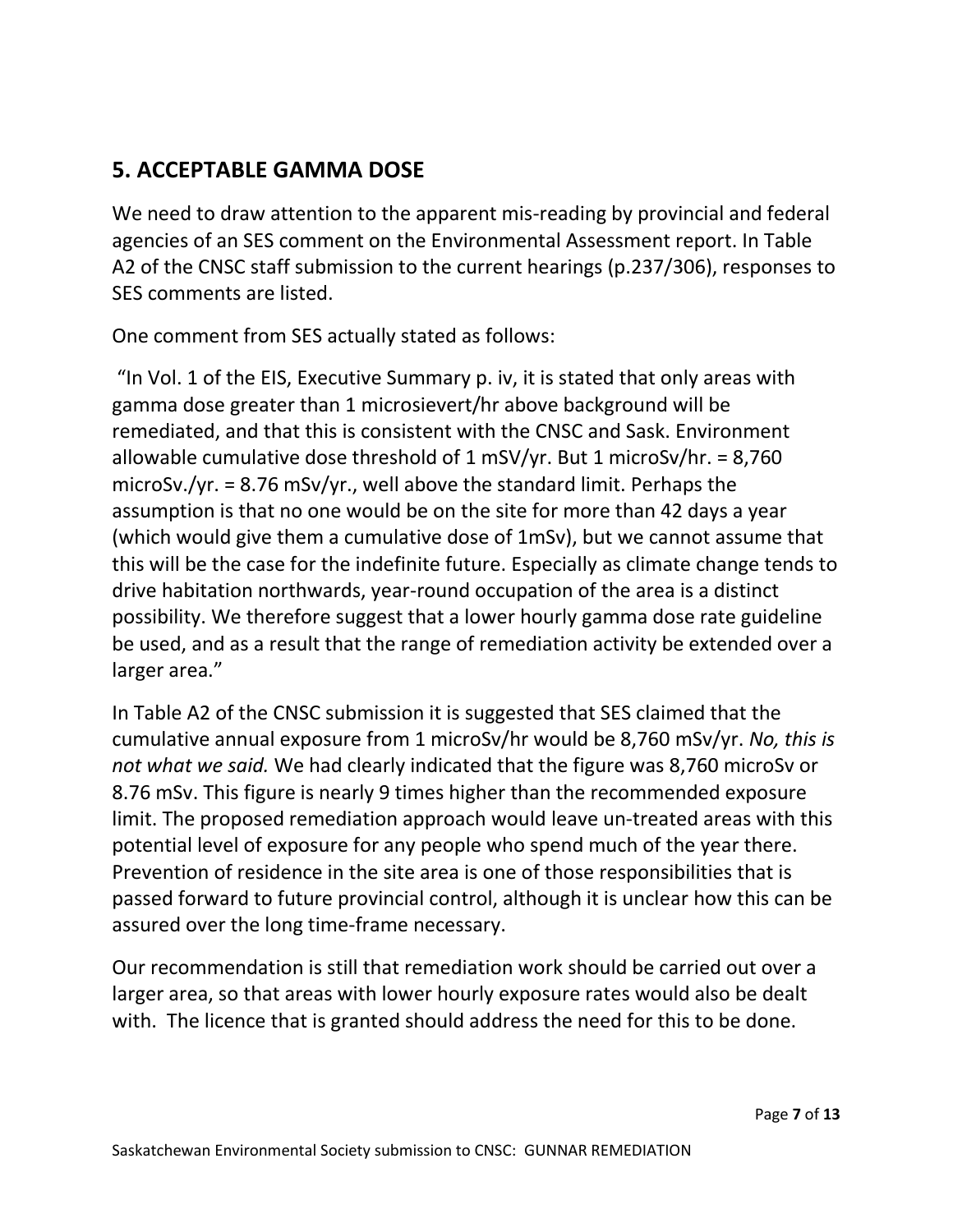#### **6. FISH IN THE PIT**

We had earlier raised the issue of the discrepancy in the documentation about the presence of fish in the Gunnar Pit. We noted that:

"EIS Vol. 1, Sec. 5.3.3, p.5-16 says that Canada's Department of Fisheries and Oceans considers that the water in the Pit does not warrant treatment as it is non-fish-bearing. This is apparently accepted by SRC. The EIS, in Vol. 1, table on p. 5-27, notes in the decision tree for the Gunnar Pit that the pit contains no fish (but that rodents, birds and amphibians do inhabit the pit). This is contradicted in the Saskatchewan Ministry of Environment Technical Review comments p. 15, which state that the Pit contains fish with elevated levels of COPCs. This difference needs to be clarified."

CNSC staff response to our concern was that DFO didn't really mean that there were no fish in the pit, but rather that the Department is not administratively responsible for that water body. Nevertheless on page 5-27 of the EIS it is stated that consideration of human health risk (non-gamma) from the water in the pit is not applicable because DFO has indicated that the pit does not constitute fish habitat. The kind of sloppy communication around this issue leads to a lack of public confidence in the conclusions that are drawn from the EIS. We see similar confusion in the response to our concern that the EIS reports that there is "no feasible option" for dealing with seepage from the Main Tailings. The federal response is that "it is premature to indicate that there are no feasible options." We realize that the issues involved here are very complex, but this requires that clarity of language be a high priority.

## **7. FUTURE USE OF THE SITE**

We are getting mixed messages about the future usage of the Gunnar site. On the one hand, the level of proposed remediation is based on the assumption that there will be little human use of the site. In the long term, it is intended that people will be kept away by fencing and signage, and will not be allowed to build permanent homes. On the other hand, the benefits of the project as identified by Saskatchewan's Minister of Environment in the province's EA decision statement (p.7/12) include "improved visual appearance of the site, which may lead to increased usage of the site for traditional activities/pursuits and tourism, and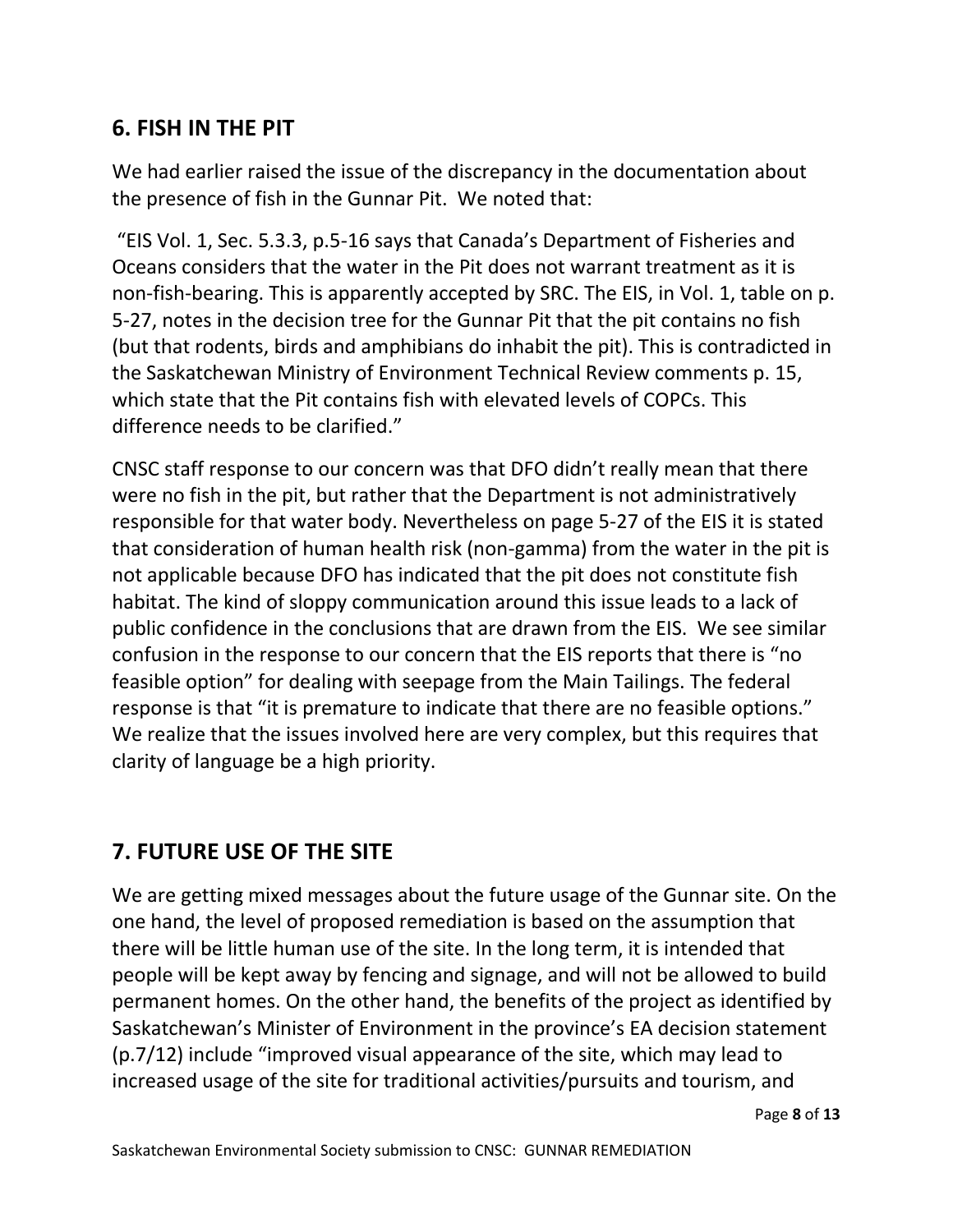removal of lingering fears of the site". The degree of remediation that will be deemed acceptable in the future will depend on presently unknown land-use factors.

We recommend that future remediation plans that CNSC approves make the assumption that the site will support traditional land uses, that it will be visited from time to time by tourists, and that as time passes the chances will increase that the site could be frequented on a more regular basis or permanently occupied.

## **8. PACKAGING AND TRANSPORTATION**

The CNSC staff submission discusses Licensing Conditions. In Section 3.1.14 (p.27/306) they state that "None of the nuclear substances being managed will require transportation outside of the licensed areas. There are no packaging and transportation requirements." However, we note that earlier in their report (p.13/306) they state that "Radioactive materials consolidated during both implementation of the (2010) order and through general site management of interim risks were shipped to the United States for disposal."

We suggest that, given all the uncertainties about the future of the site, it is unreasonable to rule out the possibility that further transportation of radioactive materials for off-site management may be considered. We suggest that the Licence be amended to cover such a situation, along with relevant packaging protocols.

## **9. TRAINING OF WORKERS**

In discussing Licensing Conditions CNSC staff (p.22/306) notes that "training will be provided to new workers and contractors with particular focus on conventional health and safety. More detailed environmental awareness and radiation protection training will be provided for medium to long-term workers". SES recommends that all workers on the site receive basic environmental awareness and radiation protection training.

#### **10. IMPACTS TO LAKE ATHABASCA**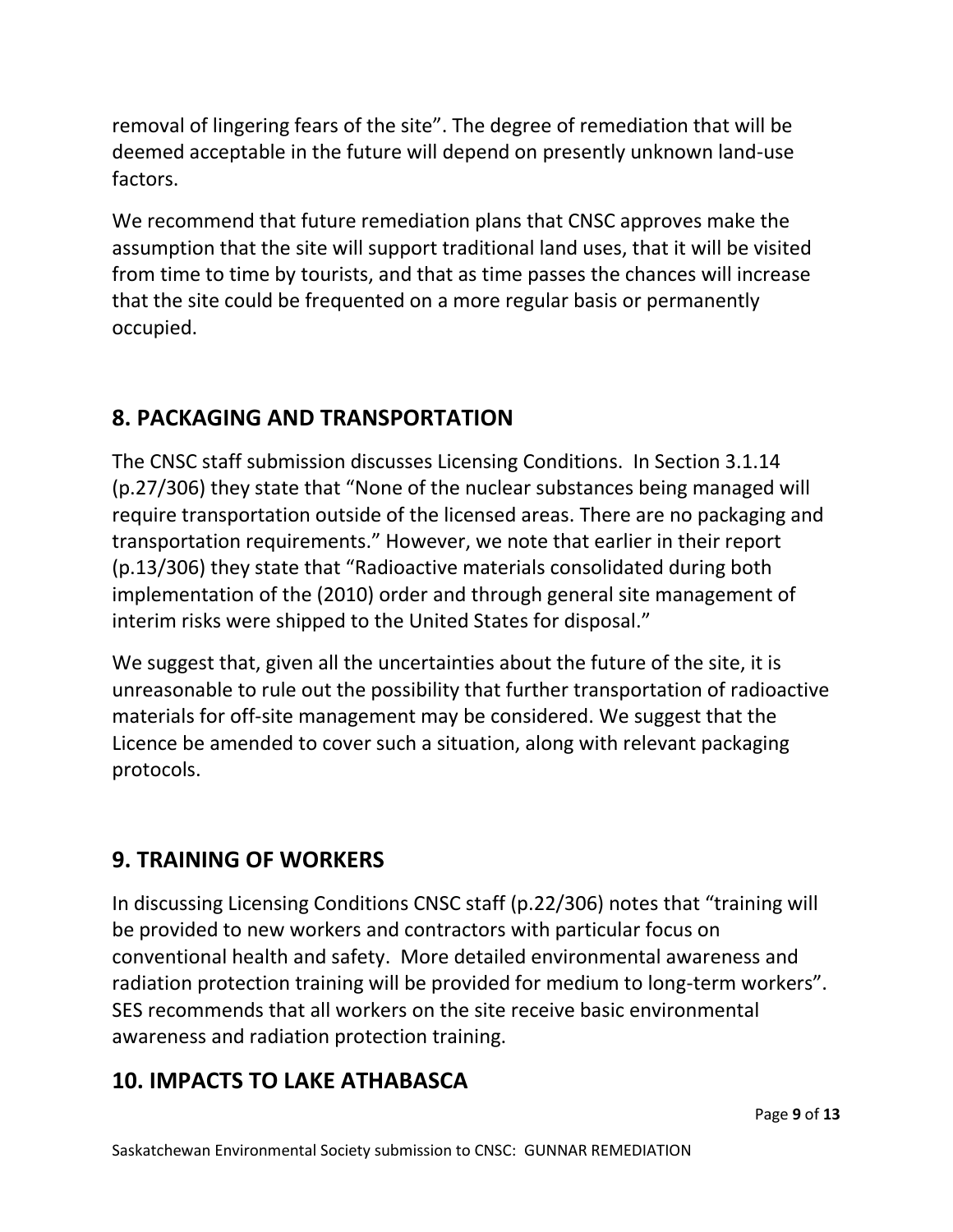In discussing impacts to the aquatic environment, CNSC staff comment (p.23/306) that "uranium and associated radionuclides are the most likely cause of impacts to biota in upper Zeemel Bay and Back Bay/Langley Bay areas." They also note that "contamination tends to be localized and in close proximity to contaminant sources, with impacts to the aquatic environment being reduced as a result of the site's close association with Lake Athabasca, which provides substantial dilution of contaminants." While dilution may be providing short-term prevention of identifiable impacts on aquatic life, there needs to be consideration of the potential re-concentration of pollutants as they move up the aquatic food chain.

#### **11. TAILINGS COVER**

In their September 5, 2014 submission to CNSC (p. 12) the Saskatchewan Research Council proposes that a tailings cover of between 0.5 metre and 1 metre be placed over the three main tailings areas. (Also refer to EIS section 4.3.1). SRC's plan to cover the Gunnar Main, Gunnar Central and 'dry' portion of the Langley Bay tailings is one of the better defined parts of the remediation plan.

The Saskatchewan Environmental Society strongly supports the principle of covering the tailings. We are pleased with the differentiated approach that SRC is planning to take with each tailings deposit, including the care being taken in planning a vegetative cover, engineering features to help handle extreme weather events, and the plans to redirect surface water flows in the tailings areas.

However, we are concerned that the thickness of cover being proposed by SRC will be insufficient to withstand the physical pressures and biological and chemical processes that will act on the cover system over time. If the tailings become exposed again, but then no further remediation is done, they will pose a risk to site visitors, wildlife and local surface waters for thousands of years into the future. This is because thorium-230, the parent of the radium in the tailings, has a half life of approximately 80,000 years. In turn radium has a half life of 1620 years.

The long term risk posed by the radium in the tailings therefore needs to be kept in mind when decisions about a site cover are being made. We recommend a cover that is 1.2 to 1.5 metres in thickness. We also recommend examination of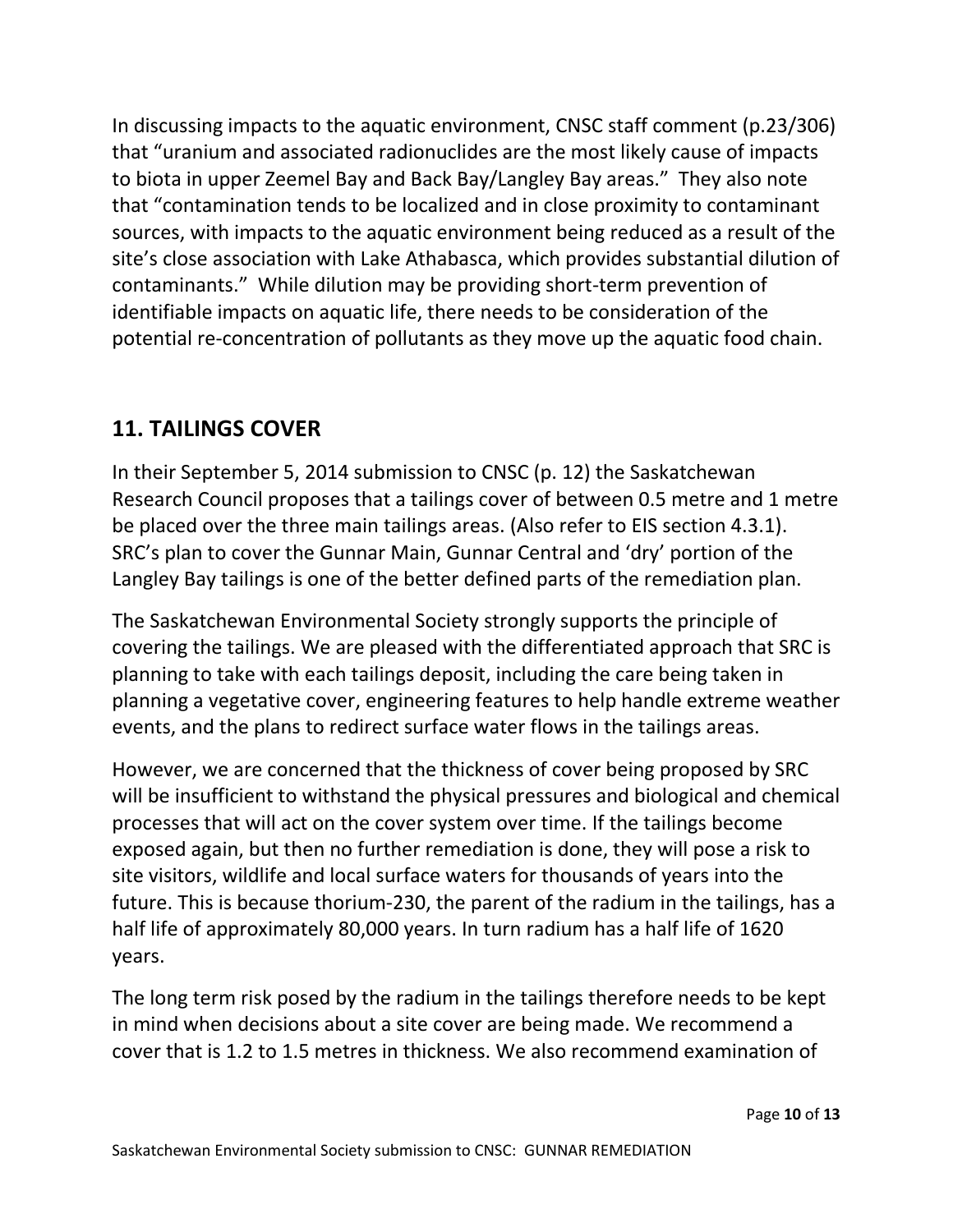the potential of applying permeable reactive membrane technology to the cover system.

We thus propose that one additional condition of the licence be that CNSC ask SRC to examine options for a more effective cover system that is designed to withstand frost action, burrowing animals, and erosion from heavy rainfall, strong winds and severe weather events over a period of several thousand years. An added benefit of a thicker cover system will be a further reduction in gamma radiation exposure.

#### **12. PRIORITIZING USE OF THE GUNNAR PIT**

SES has previously suggested a need to review and prioritize potential uses of the Gunnar Pit space. This space could potentially be used to simply continue holding contaminated water; it could be used to hold waste rock; or it could become a repository for some of the more problematic tailings. Possibly a combination of functions would be most appropriate. Some approaches would require creating a water treatment facility on site, as pit water would need to be removed to make space for waste rock or tailings. At present the space possibly available for hazardous waste storage in the underground workings is unknown, and this could presumably only be determined after completely emptying the pit. While recognizing the difficulty of doing this, we suggest that the unique value of the pit and underground capacity is such that it deserves further consideration.

## **12. REQUEST FOR REASSESSMENT OF SITE SPECIFIC REMEDIATION OBJECTIVES**

The Saskatchewan Environmental Society has reviewed the site specific objectives proposed for St. Mary's Channel/Langley Bay and proposed for Zeemel Bay. (Refer to: Feb 2013, SRC Revised EIS, Volume 1, pages iv and v submitted to the Saskatchewan Ministry of the Environment). In general, we would like to see SRC setting more ambitious objectives than those proposed to CNSC, but further study may be needed to determine if this is feasible, given cumulative baseline site loadings in these bays. (Refer to table 8.2 in the August 2014 EIS)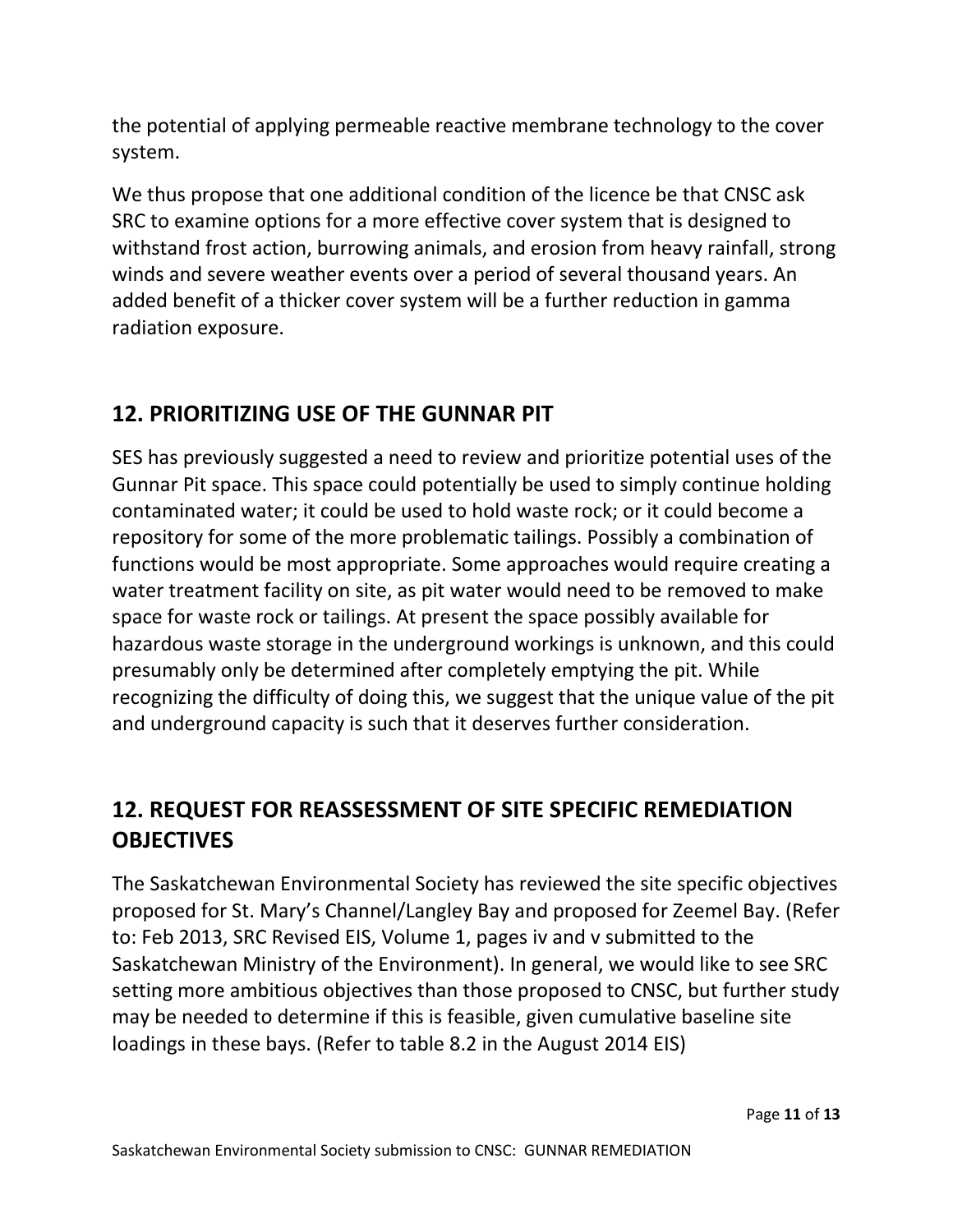At this point, we wish to point out to CNSC that the proposed objective for uranium in Zeemel Bay surface waters (after remediation) is 13 times higher than Saskatchewan Surface Water Quality Objectives, and the proposed objective for lead in Zeemel Bay of 35 ug/L is also high.

If the SRC objective for arsenic were achieved, arsenic levels in Langley Bay surface water would still be as much as 20 times higher than Saskatchewan Surface Water Quality Objectives. Moreover, arsenic levels in Zeemel Bay would be as much as 78 times higher than Saskatchewan Surface Water Quality Objectives.

We hope that a condition of the licence issued by CNSC will be to ask SRC to examine what steps can be taken to achieve a more ambitious set of surface water objectives for Langley Bay, St. Mary's Channel and Zeemel Bay. A revised set of objectives should be formally submitted to CNSC.

#### **13. CONCLUSION**

In closing, we support the five project purposes proposed for the site by the Saskatchewan Research Council in its September 2014 submission to CNSC and we agree with CNSC staff that SRC is qualified to carry on the activities authorized by the licence.

We also agree with the assessment by CNSC staff that the SRC remediation project is expected to have long term positive effects on humans and the environment, and we agree with the CNSC staff assessment that the remediation work can be carried out safely and with minimal impact on the environment. However, we recommend that additional conditions need to be attached to the licence, as follows:

a) the scheduling of a formal public review period after a specific site remediation plan, tailings remediation plan, waste rock remediation plan and pit remediation plan for the Gunnar site have been prepared (i.e.: at a point when phase 1 of the licence period is nearing completion).

That review, if integrated into the licence as a condition, would allow for the issuance of a 10 year licence. (Alternatively, a short 2 year licence should be